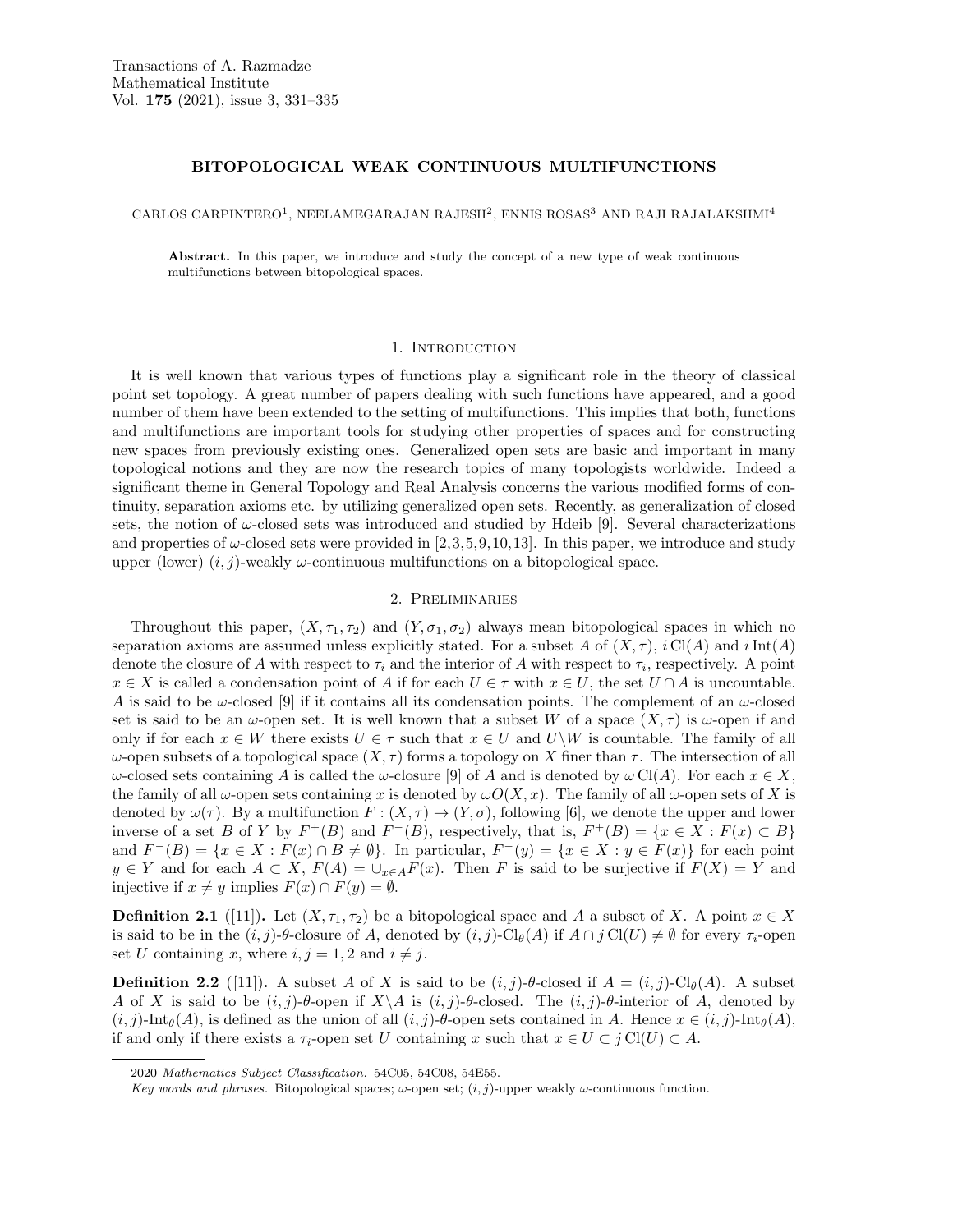**Lemma 2.3** ([11]). For a subset of a bitopological space  $(X, \tau_1, \tau_2)$ , we have the following

(1)  $(i, j)$ -Cl $_{\theta}(X \backslash A) = X \backslash (i, j)$ -Int $_{\theta}(A)$ ;

(2)  $(i, j)$ -Int $_{\theta}(X \backslash A) = X \backslash (i, j)$ -Cl $_{\theta}(A)$ .

**Lemma 2.4** ([11]). Let  $(X, \tau_1, \tau_2)$  be a bitopological space. If U is a  $\tau_i$ -open subset of X, then  $(i, j)$ -Cl $_{\theta}(U) = i$ Cl $(U)$ .

**Definition 2.5.** A subset A of a bitopological space  $(X, \tau_1, \tau_2)$  is said to be:

- (1)  $(i, j)$ -preopen [12] if  $A \subset i \text{Int}(i \text{Cl}(A));$
- (2)  $(i, j)$ -regular open [7] if  $A = i \text{Int}(j \text{Cl}(A)).$

In each definition above,  $i, j = 1, 2$  and  $i \neq j$ .

The complement of an  $(i, j)$ -preopen (resp.  $(i, j)$ -regular open) set is called an  $(i, j)$ -preclosed  $(resp., (i, j)$ -regular closed) set.

**Definition 2.6** ([1]). Let  $(X, \tau_1, \tau_2)$  be a bitopological space and let  $A \subset X$ . Then

- (1) A is said to be u-ω-open in  $(X, \tau_1, \tau_2)$  if  $A \in \omega(\tau_1) \cup \omega(\tau_2)$ ;
- (2) A is said to be u-ω-closed in  $(X, \tau_1, \tau_2)$  if  $X A$  is u-ω-open in  $(X, \tau_1, \tau_2)$ .

The family of all  $u$ -ω-open sets in  $(X, \tau_1, \tau_2)$  is denoted by  $\omega(\tau_1, \tau_2)$ , and the family of all  $u$ -ω-closed sets in  $(X, \tau_1, \tau_2)$  is denoted by  $\omega C(\tau_1, \tau_2)$ .

# Definition 2.7.

- (1) The u-ω-closure of A in  $(X, \tau_1, \tau_2)$  is denoted by  $(\tau_1, \tau_2)$ -ω Cl(A) and defined as follows:  $(\tau_1, \tau_2)$ - $\omega \operatorname{Cl}(A) = \omega \operatorname{Cl}_{\tau_1}(A) \cap \omega \operatorname{Cl}_{\tau_2}(A).$
- (2) The u-ω-interior of A in  $(X, \tau_1, \tau_2)$  is denoted by  $(\tau_1, \tau_2)$ -ω Int(A) and defined as follows:  $(\tau_1, \tau_2)$ -ω Int $(A) = \omega \operatorname{Int}_{\tau_1}(A) \cup \omega \operatorname{Int}_{\tau_2}(A).$

**Example 2.8.** Let  $X = \mathbb{R}$  with the topologies  $\tau_1 = \{0, \mathbb{R}, \mathbb{R} \setminus \mathbb{Q}\}\$  and  $\tau_2 = \{0, \mathbb{R}, \mathbb{Q}\}\$ . Take  $A = \mathbb{Q},$ then  $\omega \operatorname{Cl}_{\tau_1}(\mathbb{Q}) = \mathbb{Q}$  and  $\omega \operatorname{Cl}_{\tau_2}(\mathbb{Q}) = \mathbb{Q}$ ; as a consequence,  $(\tau_1, \tau_2)$ - $\omega \operatorname{Cl}(\mathbb{Q}) = \mathbb{Q} \cap \mathbb{Q} = \mathbb{Q}$  and  $(\tau_1, \tau_2)$ - $\omega$  Int $(\mathbb{Q}) = \mathbb{Q} \cup \mathbb{Q} = \mathbb{Q}$ .

### 3. On  $(i, j)$ -upper (LOWER)  $\omega$ -continuous multifunctions

**Definition 3.1.** A multifunction  $F : (X, \tau_1, \tau_2) \to (Y, \sigma_1, \sigma_2)$  is said to be

- (1)  $(i, j)$ -upper weakly  $\omega$ -continuous if for each  $x \in X$  and each  $\sigma_i$ -open set V containing  $F(x)$ , there exists  $U \in \omega(\tau_1, \tau_2)$  containing x such that  $F(U) \subset j \text{Cl}(V)$ ,
- (2)  $(i, j)$ -lower weakly  $\omega$ -continuous if for each  $x \in X$  and each  $\sigma_i$ -open set V such that  $F(x) \cap$  $V \neq \emptyset$ , there exists  $U \in \omega(\tau_1, \tau_2)$  containing x such that  $F(u) \cap j \text{Cl}(V) \neq \emptyset$  for each  $u \in U$ .

**Example 3.2.** In Example 2.8, take  $X = Y$  and  $\sigma_1 = \tau_1$  and  $\sigma_2 = \tau_2$  and define  $F : (X, \tau_1, \tau_2) \to$  $(Y, \sigma_1, \sigma_2)$  as

$$
F(x) = \begin{cases} \mathbb{Q} & \text{if } x \in \mathbb{R} \setminus \mathbb{Q}, \\ \mathbb{R} \setminus \mathbb{Q} & \text{if } x \in \mathbb{Q}. \end{cases}
$$

It is easy to see that F is  $(i, j)$ -upper weakly  $\omega$ -continuous and  $(i, j)$ -lower weakly  $\omega$ -continuous.

**Theorem 3.3.** For a multifunction  $F : (X, \tau_1, \tau_2) \to (Y, \sigma_1, \sigma_2)$ , the following properties are equivalent:

- (1) F is  $(i, j)$ -upper weakly  $\omega$ -continuous;
- (2)  $F^+(V) \subset (\tau_1, \tau_2)$ - $\omega \text{Int}(F^+(j \text{Cl}(V)))$  for every  $\sigma_i$ -open set V of Y;
- (3)  $(\tau_1, \tau_2)$ -ω Cl(F<sup>-</sup>(j Int(K)))  $\subset F^-(K)$  for every  $\sigma_i$ -closed set K of Y;
- (4)  $(\tau_1, \tau_2)$ - $\omega$  Cl(F<sup>-</sup>(j Int(i Cl(B))))  $\subset F^{-}(i \text{Cl}(B))$  for every subset B of Y;
- (5)  $F^+(i\mathrm{Int}(B)) \subset (\tau_1, \tau_2)$ - $\omega \mathrm{Int}(F^+(j\mathrm{Cl}(i\mathrm{Int}(B))))$  for every subset B of Y;
- (6)  $(\tau_1, \tau_2)$ - $\omega$  Cl(F<sup>-</sup>(j Int(K)))  $\subset$  F<sup>-</sup>(K) for every  $(i, j)$ -regular closed set K of Y;
- (7)  $(\tau_1, \tau_2)$ - $\omega$  Cl(F<sup>-</sup>(V))  $\subset F^{-}(i \text{Cl}(V))$  for every  $\sigma_j$ -open set V of Y.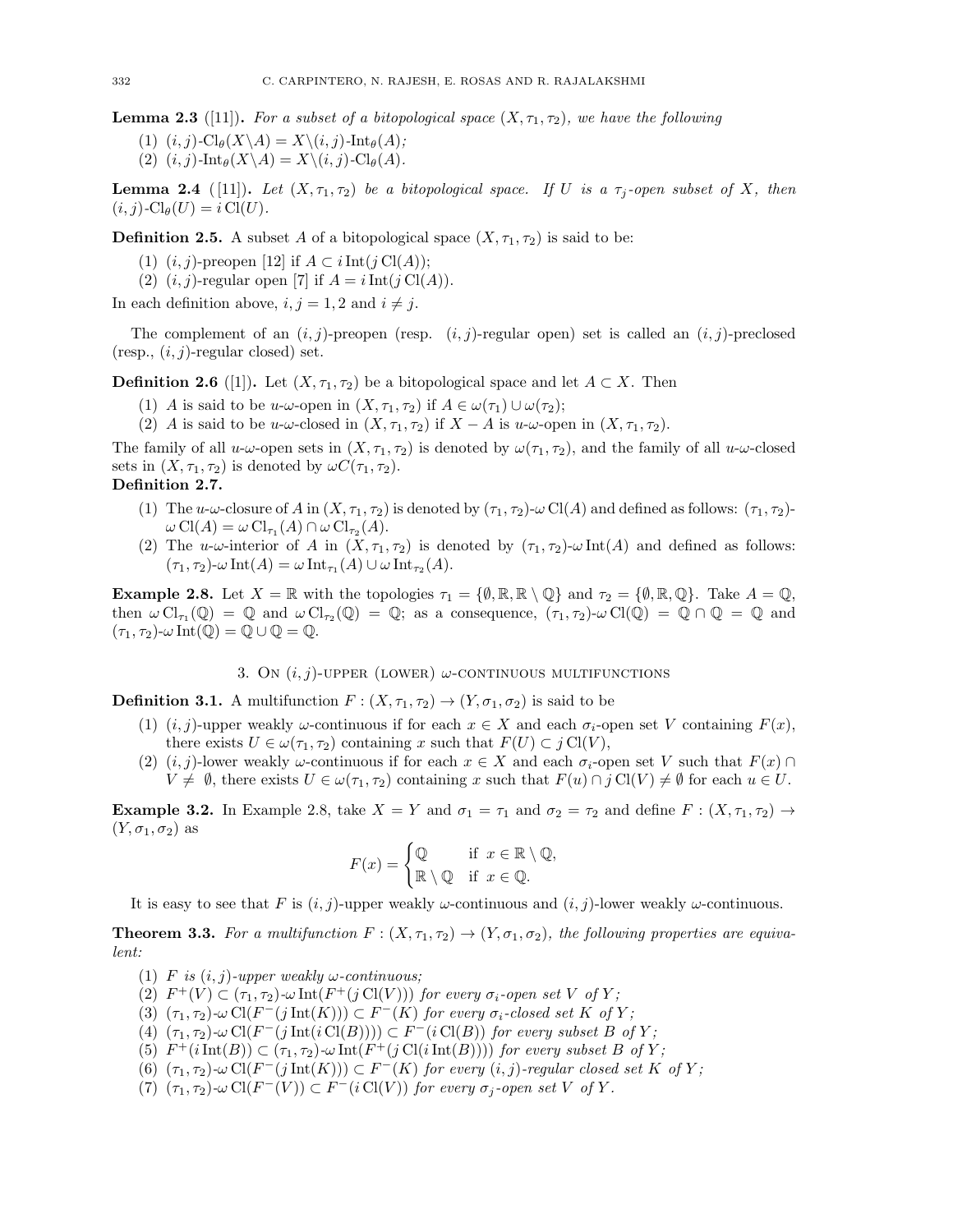*Proof.* (1)  $\Rightarrow$  (2): Let V be any  $\sigma_i$ -open set and  $x \in F^+(V)$ . Thus we have  $F(x) \subset V$ . Then there exists  $U \in \omega(\tau_1, \tau_2)$  containing x such that  $F(U) \subset j \text{Cl}(V)$ ). Therefore we have  $x \in U \subset$  $F^+(j\text{Cl}(V))$ . Since  $U \in \omega(\tau_1, \tau_2)$ , we obtain  $x \in (\tau_1, \tau_2)$ - $\omega \text{Int}(F^+(j\text{Cl}(V)))$ . Hence  $F^+(V) \subset (\tau_1, \tau_2)$ - $\omega$ Int $(F^+(j\operatorname{Cl}(V))).$ 

(2)  $\Rightarrow$  (3): Let K be any  $\sigma_i$ -closed set of Y. Then Y − K is  $\sigma_i$ -open in Y and we have  $X-F^-(K)$  =  $F^+(Y-K) \subset (\tau_1, \tau_2)$ -ω Int $(F^+(j \text{ Cl}(Y-K))) = (\tau_1, \tau_2)$ -ω Int $(F^+(Y-j \text{ Int}(K))) = (\tau_1, \tau_2)$ -ω Int $(X F^-(j \text{ Int}(K))) = X - (\tau_1, \tau_2) \cdot \omega \text{ Cl}(F^-(j \text{ Int}(K)))$ . Therefore  $(\tau_1, \tau_2) \cdot \omega \text{ Cl}(F^-(j \text{ Int}(K))) \subset F^-(K)$ .  $(3) \Rightarrow (4)$ : Let B be any subset of Y. Then  $i Cl(B)$  is  $\sigma_i$ -closed in Y and by (3), we have  $(\tau_1, \tau_2)$ - $\omega \operatorname{Cl}(F^-(j\operatorname{Int}(i\operatorname{Cl}(B))) \subset F^-(i\operatorname{Cl}(B)).$ 

 $(4) \Rightarrow (5)$ : Let B be any subset of Y. By (4), we have  $X - (\tau_1, \tau_2)$ - $\omega \text{Int}(F^+(j \text{Cl}(i \text{Int}(B)))) = (\tau_1, \tau_2)$ - $\omega \operatorname{Cl}(X - F^+(j \operatorname{Cl}(i \operatorname{Int}(B)))) = (\tau_1, \tau_2) - \omega \operatorname{Cl}(F^-(Y - j \operatorname{Cl}(i \operatorname{Int}(B))) = (\tau_1, \tau_2) - \omega \operatorname{Cl}(F^-(j \operatorname{Int}(i \operatorname{Cl}(Y - B))) = (\tau_1, \tau_2) - \omega \operatorname{Cl}(F^-(j \operatorname{Int}(i \operatorname{Cl}(Y - B))) = (\tau_1, \tau_2) - \omega \operatorname{Cl}(F^-(j \operatorname{Int}(i \operatorname{Cl}(Y - B))) = (\tau_1, \tau_2) - \omega \operatorname{Cl}(F^-(j \operatorname$ B)))  $\subset F^{-}(i \operatorname{Cl}(Y - B)) = X - F^{+}(i \operatorname{Int}(B))$ . Therefore we obtain  $F^{+}(i \operatorname{Int}(B)) \subset (\tau_1, \tau_2) - \omega$  $Int(F^+(j\operatorname{Cl}(i\operatorname{Int}(B))))$ .

 $(5) \Rightarrow (6)$ : Let K be any  $(i, j)$ -regular closed set of Y. Then by (5), we have  $X - F^{-}(K) =$  $X-F^{-}(i \text{Cl}(j \text{ Int}(K)))=F^{+}(Y-i \text{Cl}(j \text{ Int}(K)))=F^{+}(i \text{ Int}(Y-j \text{ Int}(K))) \subset (\tau_1,\tau_2)\text{-}\omega \text{ Int}(F^{+}(j \text{ Cl}(i \text{ Int}(K))))$  $\text{Int}(Y - j \text{ Int}(K)))) = (\tau_1, \tau_2) - \omega \text{ Int}(F^+(Y - j \text{ Int}(i \text{ Cl}(j \text{ Int}(K)))) \subset (\tau_1, \tau_2) - \omega \text{ Int}(F^+(Y - j \text{ Int}(K))) =$  $(\tau_1, \tau_2)$ -ω Int $(X - F^{-}(j \text{ Int}(K))) = X - (\tau_1, \tau_2)$ -ω Cl $(F^{-}(j \text{ Int}(K))$ . Therefore we obtain  $(\tau_1, \tau_2)$ - $\omega \operatorname{Cl}(F^-(j\operatorname{Int}(K))) \subset F^-(K).$ 

 $(6) \Rightarrow (7)$ : Let V be any  $\sigma_j$ -open set of Y. Then  $i \text{Cl}(V)$  is  $(i, j)$ -regular closed. By (6), we have  $(\tau_1, \tau_2)$ -ω Cl $(F^-(V)) \subset (\tau_1, \tau_2)$ -ω Cl $(F^-(j \text{ Int}(i \text{ Cl}(V)))) \subset F^-(i \text{ Cl}(V)).$ 

 $(7) \Rightarrow (1)$ : Let  $x \in X$  and V be a  $\sigma_i$ -open set containing  $F(x)$ . Then  $Y - j$  Cl(V) is  $\sigma_i$ -open in Y and we have  $X - (\tau_1, \tau_2)$ - $\omega$  Int $(F^+(j \text{Cl}(V))) = (\tau_1, \tau_2)$ - $\omega$  Cl $(F^-(Y - j \text{Cl}(V))) \subset F^-(i \text{Cl}(Y - j \text{Cl}(V))) =$  $F^-(Y - i Int(j \text{ Cl}(V))) = X - F^+(i Int(j(Cl(V))) \subset X - F^+(V)$ . Therefore,  $x \in F^+(V) \subset (\tau_1, \tau_2)$ - $\omega \operatorname{Int}(F^+j \operatorname{Cl}(V))$ . There exists  $U \in \omega(\tau_1, \tau_2)$  such that  $x \in U \subset F^+(j \operatorname{Cl}(V))$ , hence  $F(U) \subset j \operatorname{Cl}(V)$ . This shows that F is  $(i, j)$ -upper weakly  $\omega$ -continuous.

**Theorem 3.4.** For a multifunction  $F : (X, \tau_1, \tau_2) \to (Y, \sigma_1, \sigma_2)$ , the following properties are equivalent:

- (1) F is  $(i, j)$ -lower weakly  $\omega$ -continuous;
- (2)  $F^-(V) \subset (\tau_1, \tau_2)$ - $\omega \text{ Int}(F^-(j \text{ Cl}(V)))$  for every  $\sigma_i$ -open set V of Y;
- (3)  $(\tau_1, \tau_2)$ -ω Cl( $F^+(j \text{ Int}(K))$ )  $\subset F^+(K)$  for every  $\sigma_i$ -closed set K of Y;
- (4)  $(\tau_1, \tau_2)$ - $\omega$  Cl(F<sup>+</sup>(j Int(i Cl(B))))  $\subset F^+(i \text{Cl}(B))$  for every subset B of Y;
- (5)  $F^-(i\operatorname{Int}(B)) \subset (\tau_1, \tau_2)$ - $\omega \operatorname{Int}(F^-(j\operatorname{Cl}(i\operatorname{Int}(B))))$  for every subset B of Y;
- (6)  $(\tau_1, \tau_2)$ - $\omega$  Cl(F<sup>+</sup>(j Int(K)))  $\subset$  F<sup>+</sup>(K) for every  $(i, j)$ -regular closed set K of Y;
- (7)  $(\tau_1, \tau_2)$ - $\omega$  Cl( $F^+(V)$ )  $\subset F^+(i \text{Cl}(V))$  for every  $\sigma_j$ -open set V of Y.

*Proof.* The proof is similar to that of Theorem 3.3.

**Theorem 3.5.** For a multifunction  $F : (X, \tau_1, \tau_2) \to (Y, \sigma_1, \sigma_2)$ , the following properties are equivalent:

- (1) F is  $(i, j)$ -upper weakly  $\omega$ -continuous;
- (2)  $(\tau_1, \tau_2)$ -ω Cl(F<sup>-</sup>(j Int(i Cl(V))))  $\subset F^{-}(i \text{Cl}(V))$  for every (j, i)-preopen set V of Y;
- (3)  $(\tau_1, \tau_2)$ - $\omega$  Cl(F<sup>-</sup>(V))  $\subset$  F<sup>-</sup>(i Cl(V)) for every (j, i)-preopen set V of Y;
- (4)  $F^+(V) \subset (\tau_1, \tau_2)$ - $\omega \text{Int}(F^+(j \text{Cl}(V)))$  for every  $(i, j)$ -preopen set V of Y.

*Proof.* (1)  $\Rightarrow$  (2): Let V be any  $(j, i)$ -preopen set of Y. Since j Int(i Cl(V)) is  $\sigma_i$ -open, by Theorem 3.5, we obtain  $(\tau_1, \tau_2)$ - $\omega \operatorname{Cl}(F^-(j \operatorname{Int}(i \operatorname{Cl}(V)))) \subset F^-(i \operatorname{Cl}(j \operatorname{Int}(i \operatorname{Cl}(V)))) \subset F^-(i \operatorname{Cl}(V))$ . (2)  $\Rightarrow$  (3): Let V be any (j, i)-preopen set of Y. Then we have  $(\tau_1, \tau_2)$ - $\omega$ Cl( $F^{-}(V)$ )  $\subset (\tau_1, \tau_2)$ - $\omega \operatorname{Cl}(F^-(j \operatorname{Int}(i \operatorname{Cl}(V)))) \subset F^-(i \operatorname{Cl}(V)).$ 

 $(3) \Rightarrow (4)$ : Let V be any  $(i, j)$ -preopen set of Y. By (3), we have  $X - (\tau_1, \tau_2)$ - $\omega \text{Int}(F^+(j\text{Cl}(V))) =$  $(\tau_1, \tau_2)$ -ω Cl(X – F<sup>+</sup>(j Cl(V))) =  $(\tau_1, \tau_2)$ -ω Cl(F<sup>-</sup>(Y – j Cl(V)))  $\subset F^-(i \text{Cl}(Y - j \text{Cl}(V))) = X F^+(i\mathrm{Int}(j\mathrm{Cl}(V)))\subset X-F^+(V)$ . Therefore we obtain  $F^+(V)\subset (\tau_1,\tau_2)\text{-}\omega \mathrm{Int}(F^+(j\mathrm{Cl}(V))).$ (4)  $\Rightarrow$  (1): Let V be any  $\sigma_i$ -open set of Y. Then V is  $(i, j)$ -preopen in Y and  $F^+(V) \subset (\tau_1, \tau_2)$ -

 $\omega$ Int( $F^+(j \text{Cl}(V))$ ). By Theorem 3.5, F is  $(i, j)$ -upper weakly  $\omega$ -continuous.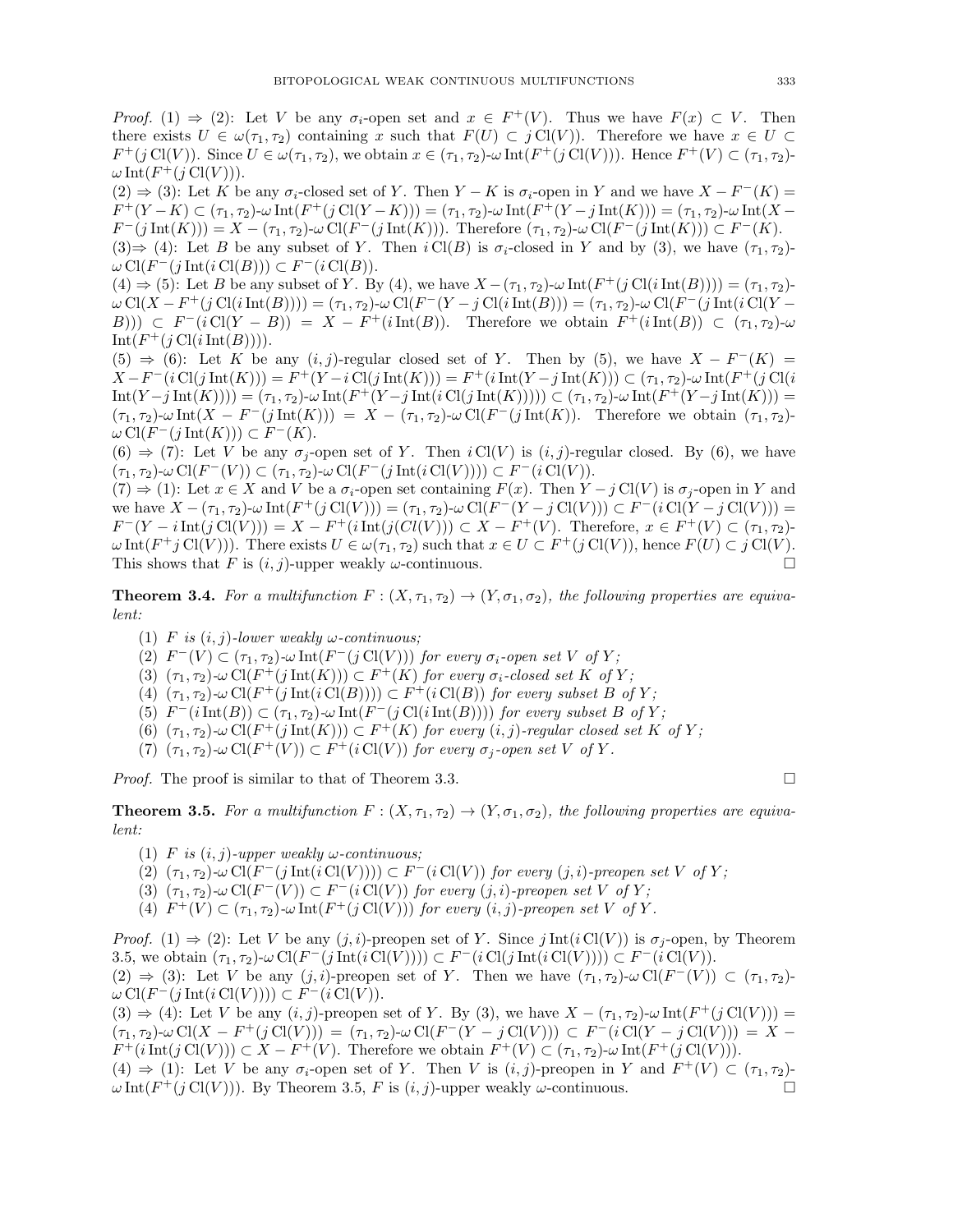**Theorem 3.6.** For a multifunction  $F : (X, \tau_1, \tau_2) \to (Y, \sigma_1, \sigma_2)$ , the following properties are equivalent:

- (1) F is  $(i, j)$ -lower weakly  $\omega$ -continuous;
- (2)  $(\tau_1, \tau_2)$ -ω Cl(F<sup>+</sup>(j Int(i Cl(V))))  $\subset F^+(i \text{Cl}(V))$  for every (j, i)-preopen set V of Y;
- (3)  $(\tau_1, \tau_2)$ - $\omega$  Cl(F<sup>+</sup>(V))  $\subset$  F<sup>+</sup>(i Cl(V)) for every (j, i)-preopen set V of Y;
- (4)  $F^-(V) \subset (\tau_1, \tau_2)$ - $\omega \text{Int}(F^-(j \text{Cl}(V)))$  for every  $(i, j)$ -preopen set V of Y.

*Proof.* The proof is similar to that of Theorem 3.5.

**Lemma 3.7.** If  $F : (X, \tau_1, \tau_2) \to (Y, \sigma_1, \sigma_2)$  is  $(i, j)$ -lower weakly  $\omega$ -continuous, then for each  $x \in X$ and each subset B of Y with  $F(x) \cap (i, j)$ -Int $_{\theta}(B) \neq \emptyset$ , there exists  $U \in \omega(\tau_1, \tau_2)$  containing x such that  $U \subset F^{-}(B)$ .

*Proof.* Since  $F(x) \cap (i, j)$ -Int $_{\theta}(B) \neq \emptyset$ , there exists a  $\sigma_i$ -open set V of Y such that  $V \subset j$  Cl(V)  $\subset B$ and  $F(x) \cap V \neq \emptyset$ . Since F is  $(i, j)$ -lower weakly  $\omega$ -continuous, there exists  $U \in \omega(\tau_1, \tau_2)$  containing x such that  $F(u) \cap j \text{Cl}(V) \neq \emptyset$  for every  $u \in U$  and hence  $U \subset F^{-}(B)$ .

**Theorem 3.8.** For a multifunction  $F : (X, \tau_1, \tau_2) \to (Y, \sigma_1, \sigma_2)$ , the following properties are equivalent:

- (1) F is  $(i, j)$ -lower weakly  $\omega$ -continuous;
- (2)  $(\tau_1, \tau_2)$ -ω Cl( $F^+(B)$ )  $\subset F^+((i,j)$ -Cl<sub>θ</sub>(B)) for every subset B of Y;
- (3)  $F((\tau_1, \tau_2) \text{-} \omega \operatorname{Cl}(A)) \subset (i, j) \text{-} \operatorname{Cl}_{\theta}(F(A))$  for every subset A of X.

*Proof.* (1)  $\Rightarrow$  (2): Let B be any subset of Y. Suppose that  $x \notin F^+((i,j)\text{-Cl}_{\theta}(B))$ . Then  $x \in$  $F^-(Y \setminus (i,j) \text{-} \text{Cl}_{\theta}(B)) = F^-(i,j) \text{-} \text{Int}_{\theta}(Y-B)).$  Then, by Lemma 3.7, there exists  $U \in \omega(\tau_1, \tau_2)$ containing x such that  $U \subset F^{-}(Y - B) = X - F^{+}(B)$ . Thus we have  $U \cap F^{+}(B) = \emptyset$ . Then  $x \in X - (\tau_1, \tau_2)$ -ω Cl $(F^+(B))$  and hence  $(\tau_1, \tau_2)$ -ω Cl $(F^+(B)) \subset F^+((i,j)\text{-Cl}_{\theta}(B)).$ 

 $(2) \Rightarrow (3)$ : Let A be a subset of X. By (2), we have  $(\tau_1, \tau_2)$ - $\omega$ Cl(A)  $\subset (\tau_1, \tau_2)$ - $\omega$ Cl(F<sup>+</sup>(F(A)))  $\subset$  $F^+((i, j)$ -Cl<sub> $\theta$ </sub> $(F(A)))$ . Hence  $F((\tau_1, \tau_2)$ - $\omega$ Cl $(A)) \subset (i, j)$ -Cl $_{\theta}$  $(F(A))$ .

 $(3) \Rightarrow (1)$ : Let V be any  $\sigma_i$ -open set of Y. Then  $(i, j)$ -Cl<sub> $\theta$ </sub> $(V) = i$ Cl $(V)$  and by (3), we have  $F((\tau_1, \tau_2) - \omega \operatorname{Cl}(F^+(V))) \subset (i, j)$ - $\operatorname{Cl}_{\theta}(F(F^+(V))) \subset (i, j)$ - $\operatorname{Cl}_{\theta}(V) = i \operatorname{Cl}(V)$ . Therefore we obtain  $(\tau_1, \tau_2)$ -ω Cl $(F^+(V)) \subset F^+(i \text{Cl}(V))$ . By Theorem 3.4, F is  $(i, j)$ -lower weakly ω-continuous.

**Theorem 3.9.** For a multifunction  $F : (X, \tau_1, \tau_2) \to (Y, \sigma_1, \sigma_2)$ , the following properties are equivalent:

- (1) F is  $(i, j)$ -upper weakly  $\omega$ -continuous;
- (2)  $(\tau_1, \tau_2)$ -ω Cl(F<sup>-</sup>(j Int((i, j)-Cl<sub>θ</sub>(B))))  $\subset F^{-}((i, j)$ -Cl<sub>θ</sub>(B)) for every subset B of Y;
- (3)  $(\tau_1, \tau_2)$ - $\omega$  Cl(F<sup>-</sup>(j Int(i Cl(B))))  $\subset F^{-}((i, j)$ -Cl<sub>θ</sub>(B)) for every subset B of Y.

*Proof.* (1)  $\Rightarrow$  (2): Let B be any subset of Y. Then  $(i, j)$ -Cl<sub> $\theta$ </sub>(B) is  $\sigma_i$ -closed in Y. Therefore by Theorem 3.3,  $(\tau_1, \tau_2)$ -ω Cl $(F^-(j \text{ Int}((i, j) \text{-Cl}_{\theta}(B)))) \subset F^-(i, j)$ -Cl<sub>θ</sub> $(B))$ .  $(2) \Rightarrow (3)$ : This is obvious since  $i \text{Cl}(B) \subset (i, j)$ -Cl<sub> $\theta$ </sub> $(B)$ .

 $(3) \Rightarrow (1)$ : Let K be any  $(i, j)$ -regular closed set of Y. Then by Lemma 2.4,  $(i, j)$ -Cl $_{\theta}(j \text{ Int}(K))$  =  $i \operatorname{Cl}(j \operatorname{Int}(K))$  and we have  $(\tau_1, \tau_2)$ -ω  $\operatorname{Cl}(F^-(j \operatorname{Int}(K))) = (\tau_1, \tau_2)$ -ω  $\operatorname{Cl}(F^-(j \operatorname{Int}(i \operatorname{Cl}(j \operatorname{Int}(K)))) \subset$  $F^{-}((i, j)\text{-}Cl_{\theta}(j Int(K))) = F^{-}(K)$ . Therefore  $(\tau_1, \tau_2)\text{-}\omega Cl(F^{-}(j Int(K))) \subset F^{-}(K)$  and by Theorem 3.3, F is  $(i, j)$ -upper weakly  $\omega$ -continuous.

**Theorem 3.10.** For a multifunction  $F : (X, \tau_1, \tau_2) \to (Y, \sigma_1, \sigma_2)$ , the following properties are equivalent:

- (1) F is  $(i, j)$ -lower weakly  $\omega$ -continuous;
- (2)  $(\tau_1, \tau_2)$ -ω Cl(F<sup>+</sup>(j Int((i, j)-Cl<sub>θ</sub>(B))))  $\subset F^+((i,j)\text{-Cl}_{\theta}(B))$  for every subset B of Y,
- (3)  $(\tau_1, \tau_2)$ - $\omega$  Cl(F<sup>+</sup>(j Int(i Cl(B))))  $\subset F^+((i,j)$ -Cl<sub>θ</sub>(B)) for every subset B of Y.

*Proof.* The proof is similar to that of Theorem 3.9.